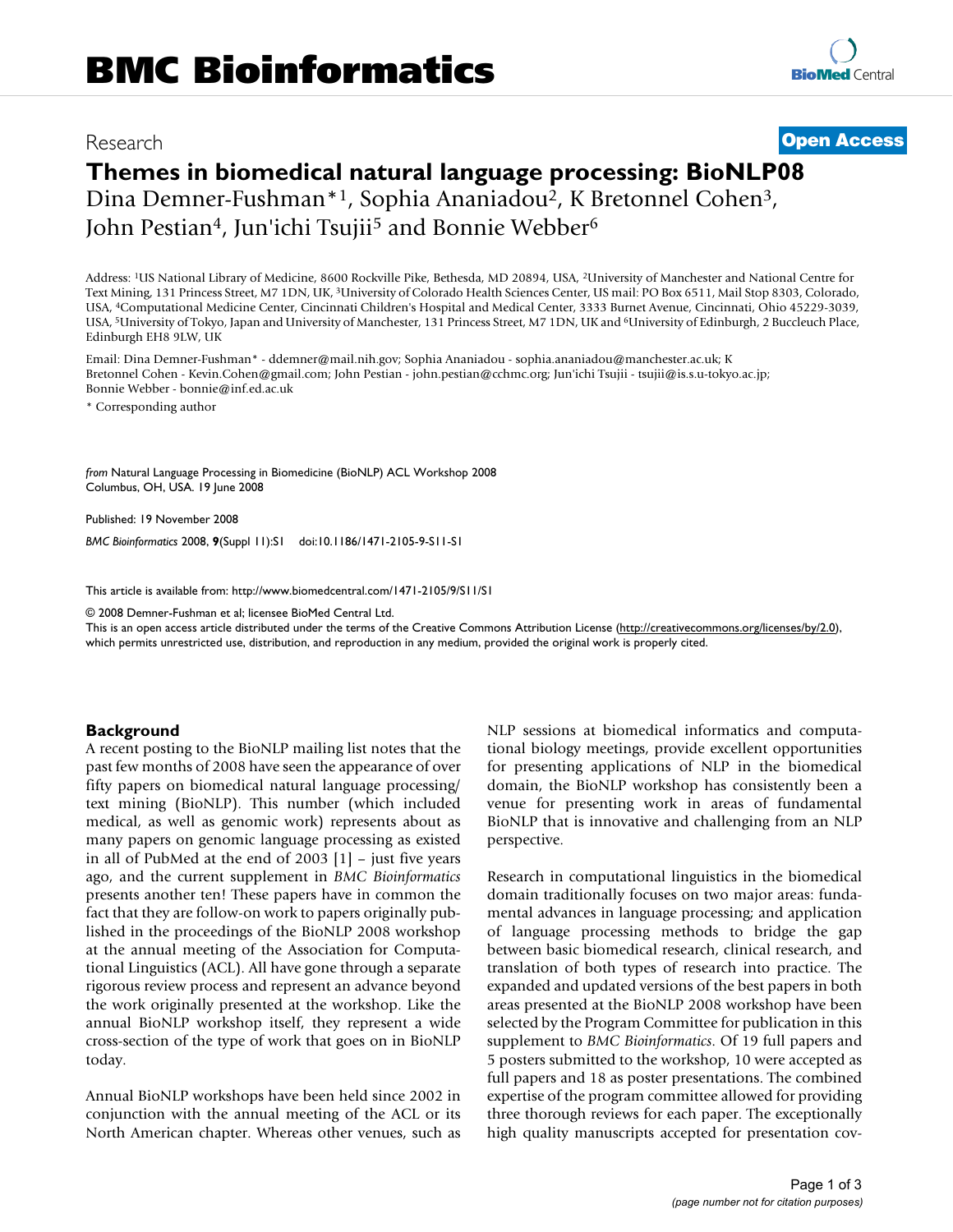ered a wide area of subjects in clinical and biological areas, as well as methodological issues applicable to both sublanguages. Separately, those authors were invited to submit papers describing significant advances beyond their original papers and posters for inclusion in this supplement.

In addition to the presented papers and posters, BioNLP 2008 featured two keynote talks.

John Hutton, MD, Professor of Pediatrics and Director of Biomedical Informatics, Cincinnati Children's Hospital, presented a large academic medical center perspective on computational linguistics approaches to enhancing Clinical Decision Support Systems.

LTC Hon Pak, MD, Chief, Advanced Information Technology Group Telemedicine and Advanced Technology Research Center (TATRC), U.S. Army Medical and Material Research Command, discussed the need for NLP in Department of Defense Military Health System (MHS).

### **Summary of the selected contributions to the supplement**

Two papers are dedicated to relation extraction. Airola *et al.* [2] present a new graph-kernel approach to proteinprotein interaction extraction, whereas Roberts *et al.* [3] treat clinical relationship extraction as a classification task, training classifiers to assign a relationship type to an entity pair assuming perfect entity recognition, as given by the entities in the manually annotated reference standard.

As automatic named entity recognition (NER) significantly impacts all subsequent processes in BioNLP pipelines, it continues to be an active area of research. Corbett and Copestake [4] achieve ~60% recall at 95% precision, and  $\sim60\%$  precision at 90% recall in identifying chemical named entities using cascaded classifiers. Sasaki *et al.* [5] combine dictionary-based and statistical methods for recognition of protein names.

Many NLP applications are believed to require determination of the sense of a recognized entity. For example, an automatic system that links research evidence to a patient's record needs information on the sense of discharge (Discharge [Body Substance] or Patient Discharge [Health Care Activity]) in a given context to provide appropriate evidence. Wang and Matthews [6] demonstrate benefits of species disambiguation for recognition of protein names. Stevenson *et al.* [7] adapt an opendomain word sense disambiguation (WSD) system to the biomedical domain by augmenting it with additional domain-specific and domain-independent information sources.

Creation of domain-specific resources is an important task that stimulates BioNLP research, once the resources are made available to the community. To that end, Tsuruoka *et al.* [8] present an active learning framework for acceleration of the annotation process, and Vincze *et al.* [9] describe their work on creation of a corpus annotated for negation and uncertainty.

Determining authors' confidence in their findings (certainty of the conclusion statement, otherwise approached as recognition of speculative language, or hedging) is another important area of research. Kilicoglu and Bergler [10] use lexico-syntactic patterns and semi-automatic weighting of hedging cues to recognize speculative language. Finally, application of NLP methods to classic information retrieval problems such as automatic indexing of biomedical literature is presented by Neveol *et al.* [11].

### **Competing interests**

The authors declare that they have no competing interests.

#### **Acknowledgements**

The BioNLP 2008 workshop was sponsored by the Computational Medicine Center and Division of Biomedical Informatics, Cincinnati Children's Hospital Medical Center and the UK National Centre for Text Mining (NaCTeM).

This article has been published as part of *BMC Bioinformatics* Volume 9 Supplement 11, 2008: Proceedings of the BioNLP 08 ACL Workshop: Themes in biomedical language processing. The full contents of the supplement are available online at<http://www.biomedcentral.com/1471-2105/9?issue=S11>

#### **References**

- 1. Verspoor K, Cohen KB, Goertzel B, Mani I: **Introduction to BioNLP'06. Linking natural language processing and biology: Towards deeper biological literature analysis.** *Proceedings of the HLT-NAACL Workshop on Linking Natural Language and Biology; 2006 June 8–9; Brooklyn, NY, USA* .
- 2. Airola A, Pyysalo S, Björne J, Pahikkala T, Ginter F, Salakoski T: **Allpaths graph kernel for protein-protein interaction extraction with evaluation of cross-corpus learning.** *BMC Bioinformatics* 2008, **9(Suppl 11):**S2.
- 3. Roberts A, Gaizauskas R, Hepple M, Guo Y: **Mining clinical relationships from patient narratives.** *BMC Bioinformatics* 2008, **9(Suppl 11):**S3.
- 4. Corbett P, Copestake A: **Cascaded classifiers for confidencebased chemical named entity recognition.** *BMC Bioinformatics* 2008, **9(Suppl 11):**S4.
- 5. Sasaki Y, Tsuruoka Y, McNaught J, Ananiadou S: **How to make the most of NE dictionaries in statistical NER.** *BMC Bioinformatics* 2008, **9(Suppl 11):**S5.
- 6. Wang X, Matthews M: **Distinguishing the species of biomedical named entities for term identification.** *BMC Bioinformatics* 2008, **9(Suppl 11):**S6.
- 7. Stevenson M, Guo Y, Gaizauskas R, David Martinez D: **Disambiguation of biomedical text using diverse sources of information.** *BMC Bioinformatics* 2008, **9(Suppl 11):**S7.
- 8. Tsuruoka Y, Tsujii J, Sophia Ananiadou S: **Accelerating the annotation of sparse named entities by dynamic sentence selection.** *BMC Bioinformatics* 2008, **9(Suppl 11):**S8.
- 9. Vincze V, Szarvas G, Farkas R, Móral G, Csirik |: The BioScope **corpus: biomedical texts annotated for uncertainty, negation and their scopes.** *BMC Bioinformatics* 2008, **9(Suppl 11):**S9.